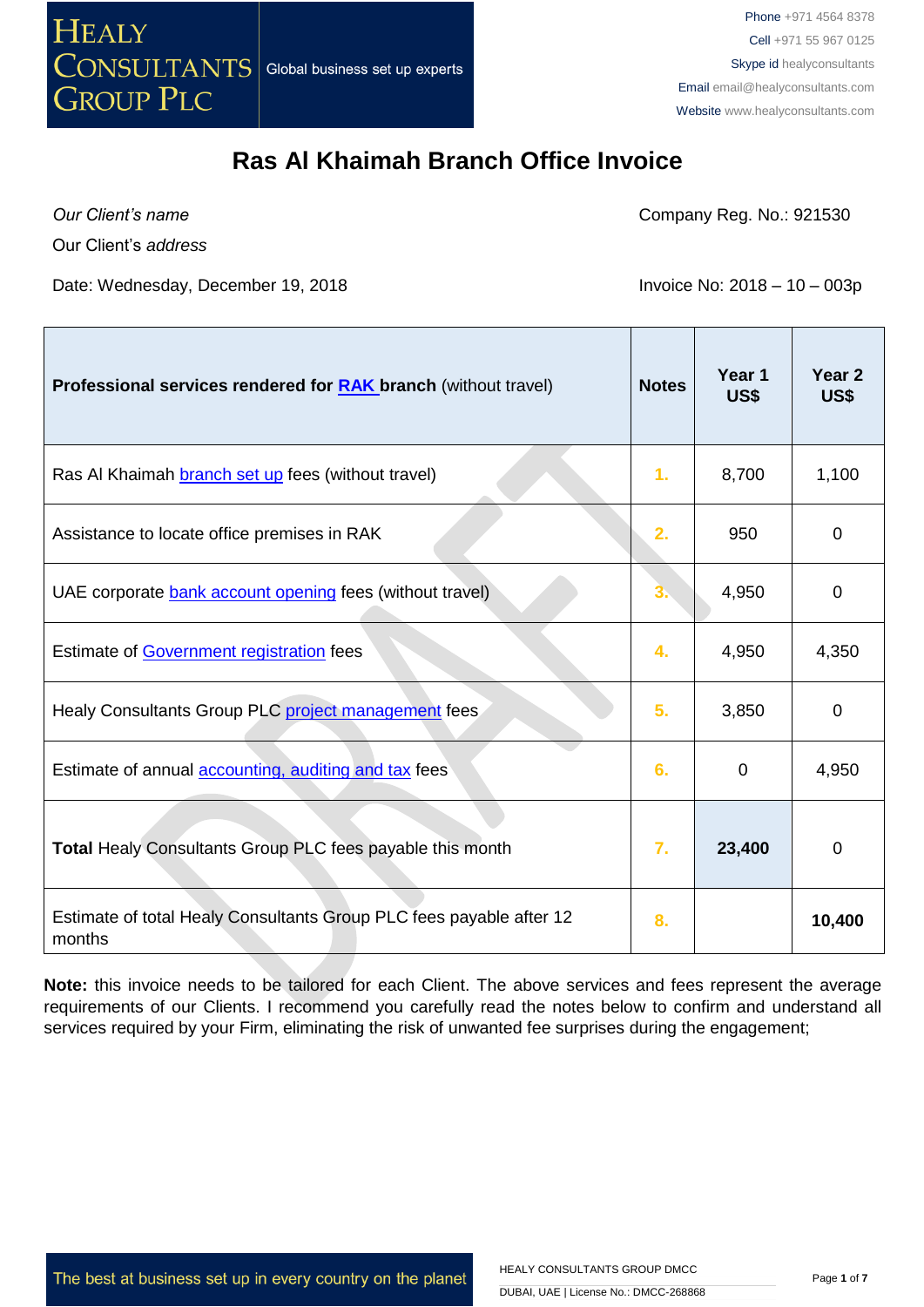#### *Notes to invoice above*

**1.** Healy Consultants Group PLC's fees to efficiently and effectively complete RAK branch registration within [five weeks](http://www.healyconsultants.com/ras-al-khaimah-free-zone/fees-timelines/#timelines) (click link) by **i)** choosing the optimum regulatory license for our Client's business activities; **ii)** reserving a branch name with [RAK DED;](http://www.ded.rak.ae/en/Pages/default.aspx) **iii)** settling our accountant and lawyer fees; and **iv)** preparing a high quality branch registration application for [RAK DED;](http://www.rakia.ae/)

All [engagement fees](http://www.healyconsultants.com/company-registration-fees/) (click link) are agreed and paid up front and agree to the fees published on our country web pages. Consequently, there are no hidden fees, surprises or ambushes throughout the engagement. All engagement deadlines are agreed up front in the form of a [detailed project plan,](http://www.healyconsultants.com/index-important-links/example-project-plan/) mapping out [deliverables](http://www.healyconsultants.com/deliverables-to-our-clients/) by week throughout the engagement term;



Every week during the engagement, Healy Consultants Group PLC will email our Client a detailed status [update.](http://www.healyconsultants.com/index-important-links/weekly-engagement-status-email/) Our Client is immediately informed of engagement problems together with solutions. Your dedicated engagement manager is reachable by phone, Skype, live chat and email and will communicate in your preferred language;

- **2.** Before branch registration is complete, UAE Government will review and approve a lease agreement for [office premises.](http://www.rakia.ae/Company-Formation/Facilities) If your Firm requires this service from Healy Consultants Group PLC, our one-time fee amounts to US\$950. Our Clients should expect to pay annual office rent of US\$5,000 per month for a 25 sqm office;
- **3.** Healy Consultants Group PLC will be pleased to open a UAE corporate bank account. It is a time-consuming task, and Healy Consultants Group PLC will shelter our Client from the associated administrative challenges. As you can appreciate, it is a difficult task to obtain bank account approval through a newly formed company when shareholders, directors and bank signatories reside overseas;

Healy Consultants Group PLC will choose banks that have **i)** good e-banking platforms; **ii)** issue cheque books to pay local expenses; **iii)** if possibe, do not rely on intermediate banks to handle their incoming and outgoing funds transfers; **iv)** issue corporate visa debit cards; and **v)** supply quality email and telephone customer service; The bank signatory to the bank account can be a foreigner and non-resident in UAE. That said, usually cheque books and debit cards are issued to those companies with a resident bank signatory;

Healy Consultants Group PLC will prepare a business plan for the bank to optimize the probability of corporate bank account approval. Depending on our Client's business and nationality, there is a 40% probability the banks will request a bank signatory to travel for a one-hour bank interview. Healy Consultants Group PLC will try its best to negotiate with the bank for a travel exemption. If our Client must travel to UAE for corporate bank account opening, Healy Consultants Group PLC will refund our Client US\$950;

If our Client is not comfortable with only a UAE corporate bank account, Healy Consultants Group PLC will be pleased to open [an international corporate bank account](http://www.healyconsultants.com/international-banking/) (click link) outside of Dubai. Examples include New York, Germany, Liechtenstein, Austria, Bulgaria, South Africa, Australia, London or South America. All banks will be top tier banks in these countries with excellent internet banking services. Example of our global banking partners include HSBC, Standard Chartered Bank, Citibank, Barclays, Standard bank, ANZ bank, VTB bank, UBS, Credit Suisse;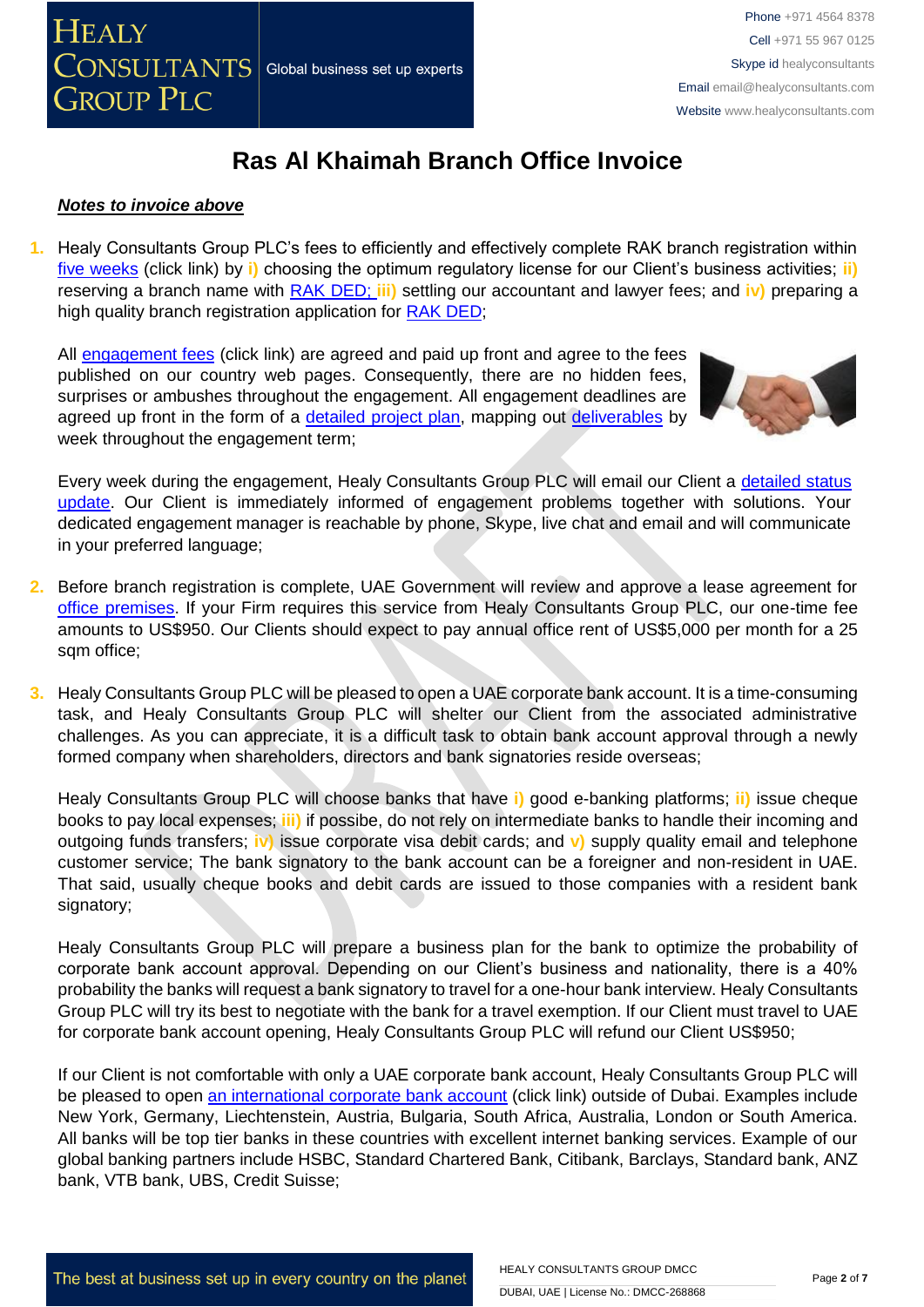**GROUP PLC** 

**HEALY** 

# **Ras Al Khaimah Branch Office Invoice**

There is a 25% probability the bank officer will request **i)** a set of corporate documents to be certified by a local Public Notary or legalized by the Ministry of Industry and Trade; and **ii)** a set of personal documents from each individual director, shareholder and bank signatory to be certified, apostilled or attested in the nearest country embassy and translated to Arabic. Following appropriate attestation of signatures, bank due diligence and corporate bank account opening forms, our Client couriers signed corporate bank account opening set required by the bank to our preferred address;







The banks enjoy ultimate power of approval of corporate bank account applications. Consequently, guaranteed success is outside of Healy Consultants Group PLC's control. What is inside our control is the preparation and submission of a high-quality bank application that maximizes the likelihood of approval. To date, we enjoy a 100% approval record because of [our global banking relationships](http://www.healyconsultants.com/international-banking/corporate-accounts/) and determination;

Global banks continue to tighten corporate bank account opening procedures, their internal compliance departments completing more thorough due diligence of Clients. Consequently, our Clients should expect the bank account approval period to take up to 4 weeks. Furthermore, global banks now require evidence of proof of business in the country where the corporate bank account will be, including sales contracts or lease agreement;

- **4.** This is an estimate of annual registration fees a RAK branch must settle with the UAE government. For transparency purposes, all government fee payments will be supported by original payment receipts and invoices. Examples of government costs include **i)** reserving the branch name with the [Department of](http://www.ded.rak.ae/en/Pages/default.aspx)  [Economic Development;](http://www.ded.rak.ae/en/Pages/default.aspx) **ii)** preparation of branch deeds and articles of association with UAE courts; **iii)**  paying the Chamber of Commerce fee; and **iv)** registering the branch with the [Ministry of Economy,](https://www.rak.ae/wps/portal/rak/home/edirectory/federal-entities/ministry-of-economy/!ut/p/z1/vVLBUsIwFPyVXjh2XlLSNjm2ijAoOMq00Fw6oQ0YpS2EDFq_3sCtjoBezC15-_a93SxwWACvxUGthVFNLTb2nvEgJxh7HiN4giZPBEUxnZL-Q4ppgGHeBVBEGYrGM5ymNzEeUQL8N_3ozInQtf4UOPCiNlvzApkWb7lci7xoaiNrs1FLLXSbC91DtuTIUmlZmEa3PbSSpdRi41iYMkrue6hStdob3TrNypGWoanaHx-PA7eFKiHDZYFWlPkuYyFziedjl_kldWVJvCUNln3Jiu8GdRUMB1cNmgltOXgX1rU5uQsuA07_cAJcMvrSJqdFu4DhYxjbESH1b7EluEeQWanhWS0sgPlByXdI6kZXNluzPzo5QjC-5pbNq3rd7XhkQ3EMwYeBxf-kYlslSUX7rTsePI8-46k7nEdfFDOo9w!!/dz/d5/L0lHSkovd0RNQUprQUVnQSEhLzROVkUvZW4!/) and [Ministry of Labour.](https://www.rak.ae/wps/portal/rak/home/edirectory/federal-entities/ministry-of-labour/!ut/p/z1/vZJLc4IwFIX_ChuXTC4SISyhWh1b7bQOKNkwAaJNhaAxffDvG93RqY9uml2S7-aee3IQRStEJfsQG6ZFI1ll9in1Muw4_X6AnRnMnjGEEZlj9zFxyMxDyy5AgAQQThdOktxFzoRgRG-phzMrhGv1CaKIFlLv9CtKFdtmfMOyopGaS12JXDHVZkz1wFxZvBSKF7pRbQ_WvOSKVZbBhBb80INaSHHQqrWatVWxvHlXv50d2-0KUaIUuFd4PiM2BC62cVEEdlBibudBOSCYQA4u-WlPV_94dIM9tIt0DY7vvcvA6QdOwCWLL6k4iewC4yc_Mi18Mhg65oEHQAumUGpG9c_OMuqj5YfgnyiWjapNshZ_dHICaHrNLZNW8bbf09BE4hiBL41W_5GJXR3HNXFbe_syWg-juT1eht_bXh46/dz/d5/L0lHSkovd0RNQUZrQUVnQSEhLzROVkUvZW4!/) Following engagement completion, Healy Consultants Group PLC will refund our Client any excess of funds received over actual Government costs paid. Branch licenses are renewable annually after the branch complied with the accounting obligations;
- **5.** Healy Consultants Group PLC project management fees relate to time and resources dedicated to:
	- **a)** thoroughly research and plan RAK business set up for our Client;
	- **b)** devising strategies to **i)** minimise the total engagement period; **ii)** complete the engagement without our Client's travel; **iii)** avoid the need for a UAE national [shareholder;](http://www.healyconsultants.com/corporate-advisory-services/nominee-shareholders-directors/national-shareholder-services/) and **iv)** avoid the need for a specific regulatory license;
	- **c)** agreeing the optimum corporate structure with our Client;
	- **d)** choosing the optimum regulatory license for our Client's business activities (if required);
	- **e)** collating and supervising the legalisation and attestation and translation of Client documents;
	- **f)** weekly detailed engagement [status updates](http://www.healyconsultants.com/index-important-links/weekly-engagement-status-email/) to our Client and weekly Thursday conference calls;
	- **g)** payment of retainer fees to multiple local lawyers and accountants;
	- **h)** ensuring our Client complies with local regulations and legally owns and controls the entity;

The best at business set up in every country on the planet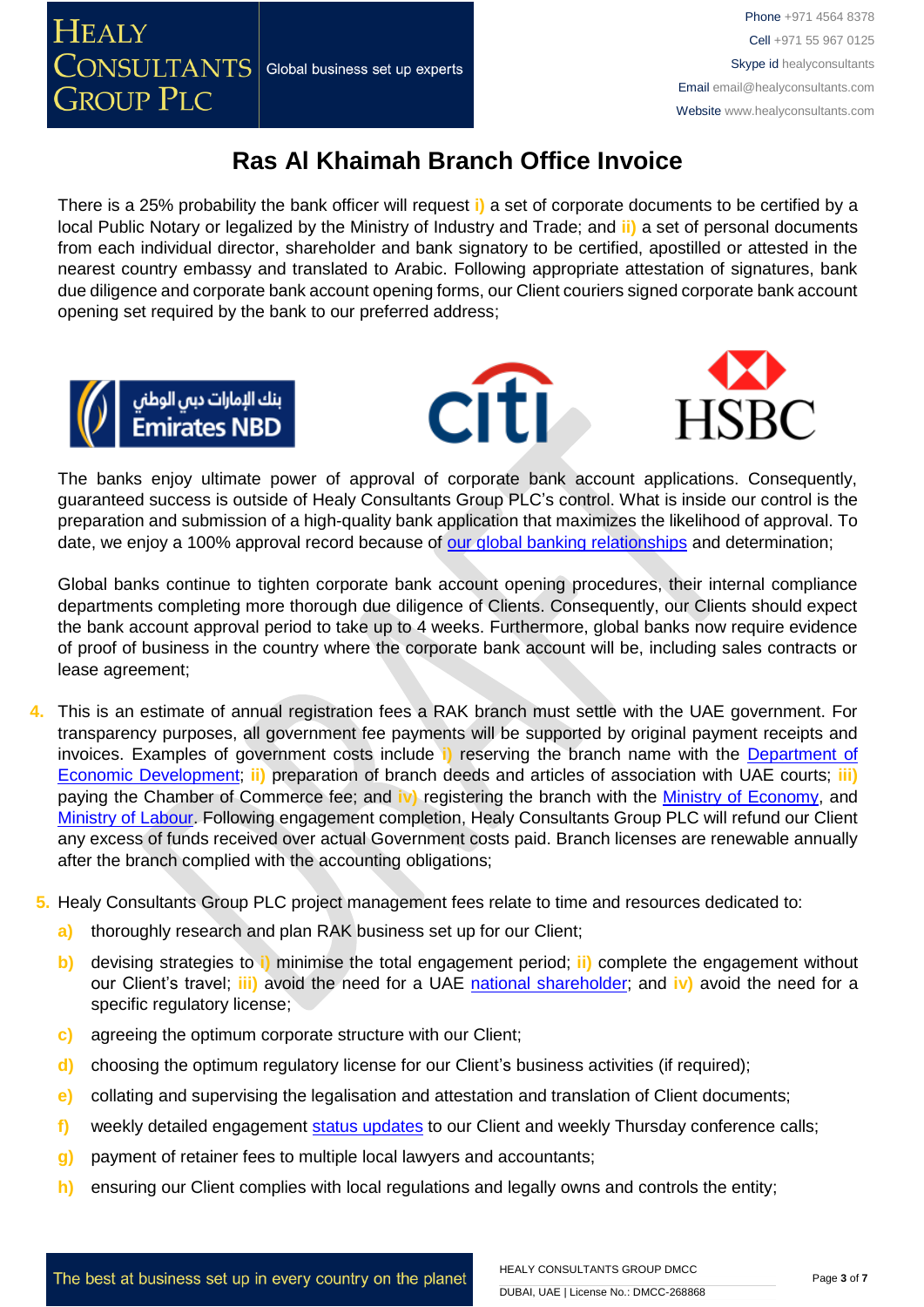

- **i)** ascertain the specific accounting, tax, legal and compliance considerations;
- **j)** determining the local and international tax obligations of the new entity, including corporate income tax, payroll taxes, withholding tax and sales taxes;
- **k)** finding solutions to [challenges that occur](http://www.healyconsultants.com/engagement-project-management/) throughout the engagement.
- **6.** For an active trading branch, thes[e accounting, auditing and tax fees](http://www.healyconsultants.com/uae-company-registration/accounting-legal/) are an estimate of Healy Consultants Group PLC fees to efficiently and effectively discharge your annual branch accounting, auditting and tax obligations. Following receipt of a set of draft accounting numbers from your branch, Healy Consultants Group PLC will more accurately advise accounting and tax fees. For a dormant branch, Healy Consultants Group PLC fees are only US\$950;



- **7.** All fees quoted in this invoice correspond to fees quoted [on Healy Consultants](http://www.healyconsultants.com/company-registration-fees/) Group PLC's website. Please review this invoice carefully to identify errors. During the rush of the business day, it is possible that Healy Consultants Group PLC inadvertently made fee calculation errors, typing errors or omitted services or omitted historic fee payments from Clients. In the unfortunate event you identify invoice errors, please revert to me directly re the same. I apologize in advance if I or my staff made invoice errors; In accordance with the [UAE VAT law,](https://www.tax.gov.ae/legislation.aspx) Healy Consultants Group DMCC will impose 5% VAT on all invoices issued to UAE based clients, where applicable, with effect from 1 January 2018;
- **8.** Assuming our Clients re-engage Healy Consultants Group PLC, this fee is an estimate of the fees payable next year, 12 months after the date of branch registration this year;
- **9.** The fees quoted in this invoice are a prediction of the fees required to efficiently and effectively complete this engagement in a timely manner. If during the engagement Healy Consultants Group PLC realizes that the project is more complex than anticipated, requiring a large additional investment of time, my Firm will revert to request additional fees;
- **10.** Engage Healy Consultants Group PLC to [project manage](http://www.healyconsultants.com/project-manage-engagements/) business set up in every country on the planet. We are the best in the [world](http://www.healyconsultants.com/best-in-the-world/) at what we do, timely completing the  $A$  to  $Z$  of every country engagement;
- **11.** There are no minimum capital requirements for a branch, although the foreign company is required to inject a bank guarantee to its local corporate bank account in the amount of AED 50,000;
- **12.** According to [Dubai Company](http://ejustice.gov.ae/downloads/latest_laws2015/federal_law_2_2015_commercial_companies_en.pdf) law, an UAE national must be appointed as a local service agent (LSA), also known as a sponsor. The LSA is not responsible for the branch daily activities, nor does he take part in any operation, management or ownership of the office. Typically, the role of the LSA is restricted to administrative functions such as liaising with the Dubai Government ministries re regulatory licenses, permits or employment visas, etc.;

If required, Healy Consultants Group PLC will be pleased to provide our Client with a local professional passive nominee resident service agent in Dubai. Our one-time finder fee is US\$1,950 and includes **i)** supplying our Client with a detailed comparison table contrasting different local nationals interested in sponsoring the UAE entity; **ii)** aggressively and skilfully negotiating the annual local agent service fees; **iii)** crafting a local agent service agreement that protects our Client foreign investment in Dubai; **iv)** supplying our Client with detailed due diligence **[documentation;](https://www.healyconsultants.com/company-formation/due-diligence/)** v) facilitating a skype or multi-party free dial in conference call with your preferred sponsor; and **vi)** registering the agent appointment with the [DED;](http://www.dubaided.ae/English/Pages/default.aspx)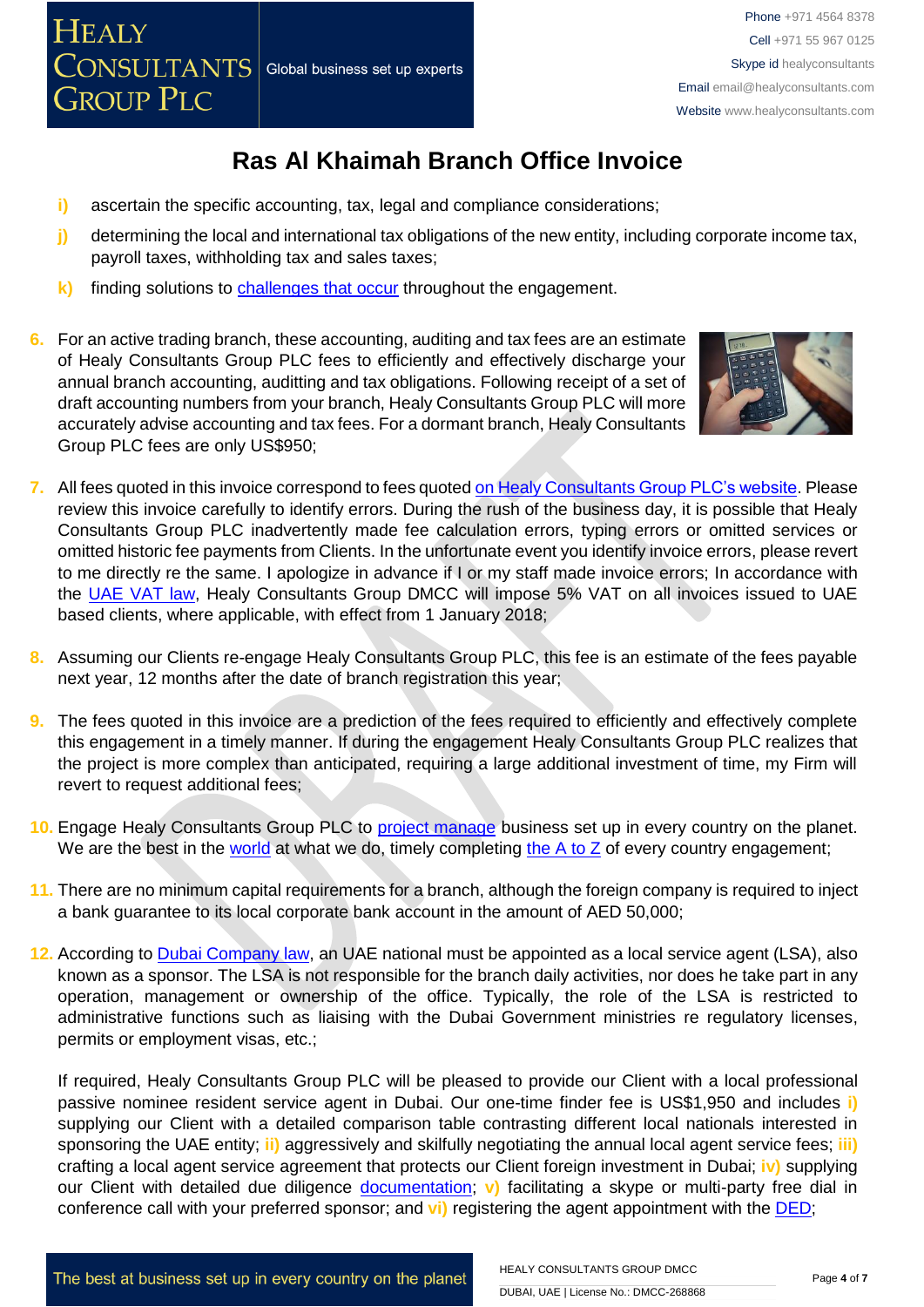The best at business set up in every country on the planet

HEALY CONSULTANTS GROUP DMCC DUBAI, UAE | License No.: DMCC-268868

**HEALY** 

**GROUP PLC** 

**CONSULTANTS** Global business set up experts

Depending on the local service agent selected, our Client should budget to pay annual agent service fees ranging from US\$5,000 to US\$10,000. For transparency purposes, this annual fee is payable directly to the Dubai local agent by our Client, independently of Healy Consultants Group PLC. As we aggressively and skilfully negotiate the minimum annual fees with your preferred local agent, Healy Consultants Group PLC will cc our Client in our email communications;

**Ras Al Khaimah Branch Office Invoice**

- **13.** Branch business activities are limited to those activities of the parent company. A branch can employ an unlimited number of employees. The branch is not subject to corporation tax. A branch can **i)** lease office premises; **ii)** issue sales invoice to Clients; and **iii)** sign local legal contracts. A branch cannot import goods for resale in the UAE or to perform domestic trading activities, manufacturing or other activities which are reserved for UAE citizens or locally owned companies. The life of the branch is limited to that of the parent company years.
- **14.** If our Client and Healy Consultants Group PLC properly plan this engagement, our Clients will *not* have to travel during this engagement. Healy Consultants Group PLC will efficiently complete company registration and corporate bank account opening in a timely manner without our Client's presence. Instead, our Client will need to **i)** sign and get documents legalized in the embassy in their country of origin; and **ii)** courier the originals to Healy Consultants Group PLC's office;
- **15.** If required, Healy Consultants Group PLC will be pleased to assist your firm obtain business [visa](http://www.healyconsultants.com/uae-company-registration/employment-visas/) approvals. Our fee is US\$4,950 for the first employee, US\$3,950 per employee thereafter. Our employee visa fees include preparation of a quality visa application and submitting to the correct Government immigration officers. The Government enjoys ultimate power of approval of visa applications. Consequently, guaranteed success is outside of Healy Consultants Group PLC's control. What is inside our control is the preparation and submission of a high-quality immigration visa application that maximizes the likelihood of visa approval;
- **16.** It is important our Clients are aware of their personal and corporate tax obligations in their country of residence and domicile; and they will fulfill those obligations annually. Let us know if you need Healy Consultants Group PLC help to clarify your local and international annual tax reporting obligations;'To assist our Client to minimize foreign exchange costs, we offer the payment in SG\$, Euro, Pounds or US\$. Kindly let me know in which currency your Firm prefers to settle our fees and I will send an updated invoice, thank you;
- **17.** After Healy Consultants Group PLC submits an incorporation package to the RAK Authority, the Government may revert to us/our Client requesting a special regulatory license to carry on your business in the country. Healy Consultants Group PLC will assist our Client secure license approval. However, the Government enjoys ultimate power of approval of branch registrations and business licenses;
- **18.** Some of our Clients engage Healy Consultants Group PLC to [recruit \(click link\)](http://www.healyconsultants.com/corporate-outsourcing-services/how-we-help-our-clients-recruit-quality-employees/) local employees. We have a lot of experience in this area and we are quite skilled at securing quality candidates for our Clients;
- **19.** If our Client requires non-resident nominee shareholder and director [services \(click link\),](http://www.healyconsultants.com/corporate-outsourcing-services/nominee-shareholders-directors/) Healy Consultants Group PLC will be pleased to assist. Our fee for professional, passive nominee non-resident corporate shareholder amounts to US\$2,100 per annum. Our fee to be both non-resident nominee director and shareholder amounts to US\$6,600 per annum. Being the sole shareholders and sole director of a Client's branch exposes Healy Consultants Group PLC to reputation, litigation and financial risk;

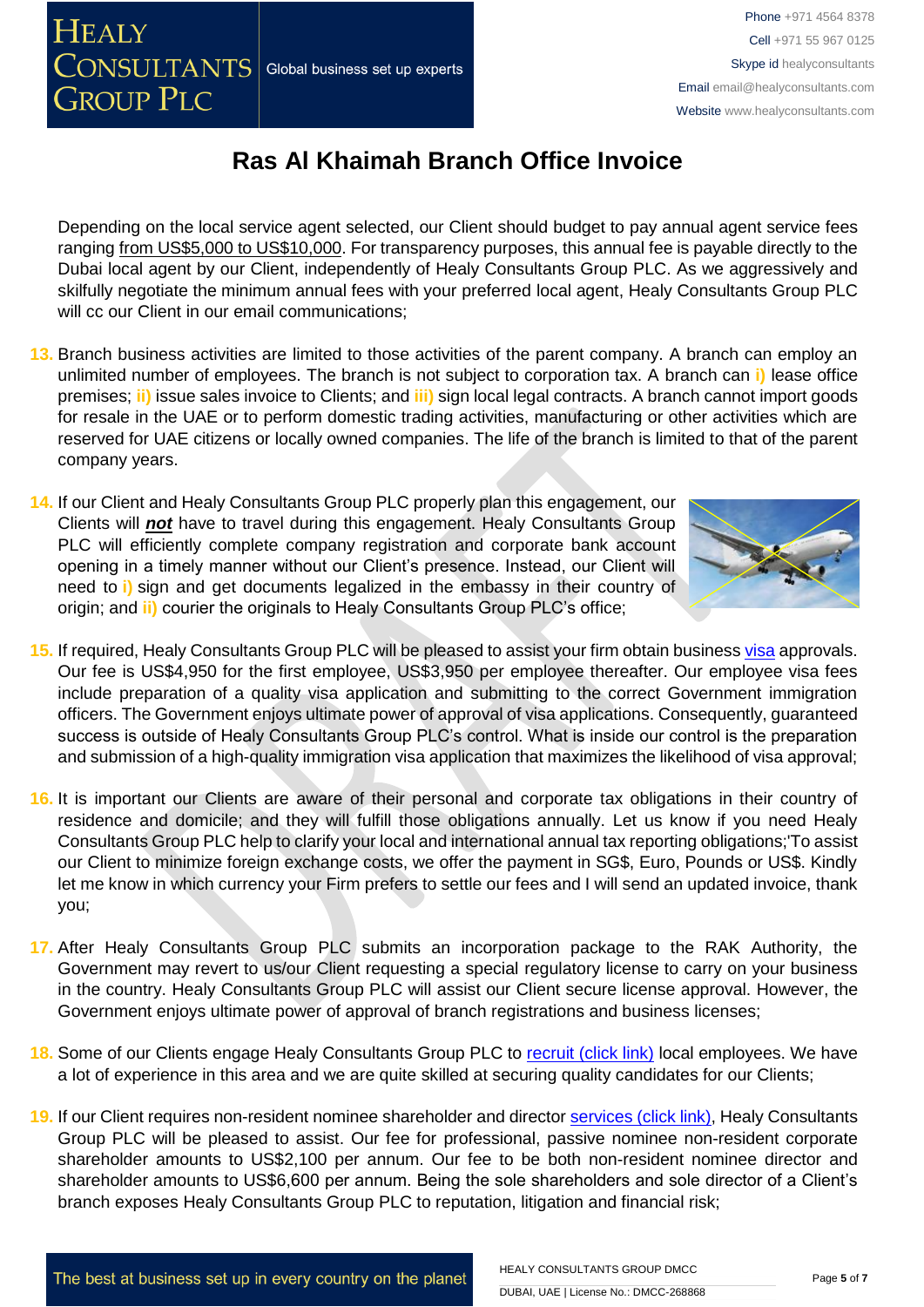**20.** During the engagement, shareholders and directors documents may need to be translated into the local language before the Government and Bank approves branch registration and corporate bank account opening respectively. Consequently, our Client should budget for possible additional translation and embassy atestation fees in their country of origin as well as in UAE. Either our Client or Healy Consultants Group PLC can complete this administrative task;

As always, Healy Consultants Group PLC will negotiate with all third parties to eliminate or reduce additonal engagement costs. For transparency purposes, all third-party fee payments will be supported by original receipts and invoices. Examples of possible third-party payments include **i)** embassy fees; **ii)** notary public costs; **iii)** official translator fees;

- **21.** Monthly, quarterly and mid-year Government tax obligations include monthly and quarterly payroll reporting, VAT and corporation tax return filing. If you need our help, Healy Consultants Group PLC can complete monthly Government reporting for a monthly fee of US\$860. Healy Consultants Group PLC monthly support will include **i)** receive in Dropbox the monthly invoices from our client; **ii)** label monthly bank statement transactions; **iii)** preparation and submission of VAT returns; and **iv)** submission of monthly employee payroll reporting;
- **22.** Some of our Clients require an [immediate RAK](http://www.healyconsultants.com/turnkey-solutions/) solution. With this strategy, within a day Healy Consultants Group PLC can supply our Client **i)** an existing dormant RAK company number; **ii)** an already approved RAK corporate bank account number; and **iii)** a business address. Turnkey solutions are attractive to those entrepreneurs who wish to immediately close a country deal, sign a contract or invoice a customer;
- **23.** As stipulated on our [business website](http://www.healyconsultants.com/) and in section 3 of our engagement letter, Healy Consultants Group PLC will only commence the engagement following **i)** settlement of our fees; and **ii)** completion and signing of our legal engagement letter;
- **24.** Healy Consultants Group PLC will only register your branch after 75% of [due diligence documentation](http://www.healyconsultants.com/due-diligence/) is received by email. Healy Consultants Group PLC will only open a corporate bank account after 100% of the Client's original due diligence documentation is received by courier;
- 25. During the annual renewal engagement with our Client, our in-house Legal and Compliance Department [\(click link\)](http://www.healyconsultants.com/about-us/key-personnel/cai-xin-profile/) reviews the quality and completeness of our Client file. Consequently, Healy Consultants Group PLC may revert to our Client to ask for more up to date [due diligence documentation;](http://www.healyconsultants.com/due-diligence/)
- **26.** To assist our Clients to minimize foreign exchange costs, we offer the payment in SG\$, Euro, Pounds or US\$. Kindly let me know in which currency your Firm prefers to settle our fees and I will send an updated invoice, thank you;